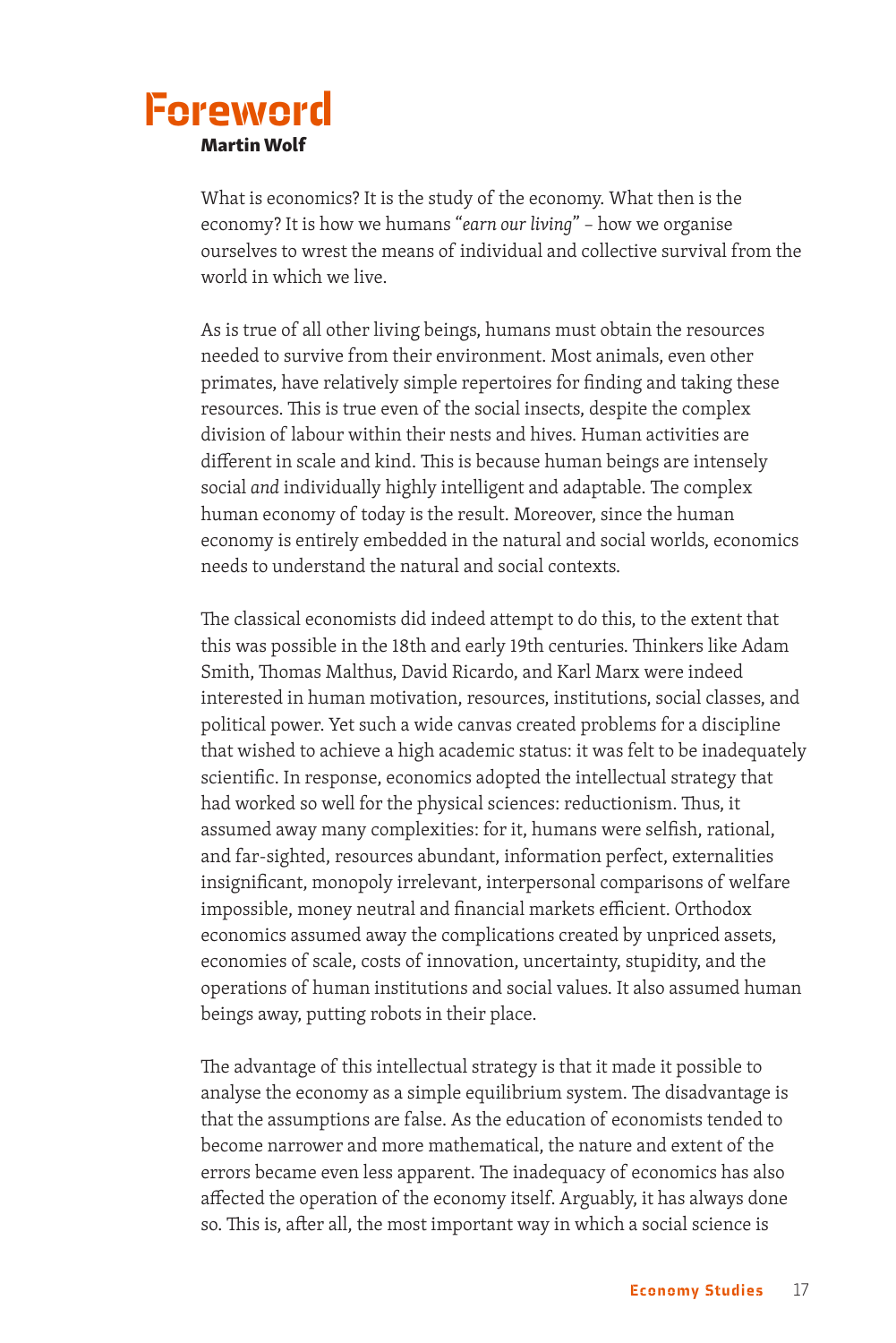different from a natural one. If we fail to understand the workings of the universe, it will function, though some of the machines that we humans invent may not. If we fail to understand the economy, it may not function well at all, because we in our ignorance will damage it.

A good recent example is the global financial crisis, the biggest purely economic shock of the last few decades. As Adair Turner, the influential British economist, has argued, in the early 2000s, economics came to underpin a "*political ideology*", namely, "*free market capitalism: the intellectual underpinning was the concept of market completion – the idea that the more market contracts could exist and the more freely, fairly and transparently they could be struck, the closer we could get to the most efficient possible outcome, most favourable to human welfare*" (2010, p. 2). This idea was, to put it mildly, a mistake.

We must not exaggerate the failures of either the economy or of economics. In the broad, the economy has done its job almost miraculously well. By co-operating, human beings could indeed support themselves and their families vastly better than they could have done on their own. Even our hunter-gatherer ancestors were able to combine their efforts (by co-operating in hunting, foraging, and bringing up children), insure themselves (by sharing food), diversify their skills (by specialising), exploit differences in knowledge (by exploring different terrain or foodstuffs on their own or in groups), broaden markets (by trading) and communicate with one another (by talking). Humans massively outcompeted other animals that were individually far stronger and faster than they were.

Humans became masters of the planet. The agricultural revolution was a huge jump. But the industrial revolution was a bigger and, above all, far quicker one. The combination of scientific and technological advance with competition and supportive political and social institutions has created a system of staggering complexity and scale. Today, the human economy supports close to 8bn people, almost all of whom live longer and more prosperous lives than those of the great majority of the mere 1bn people alive two hundred years ago. The inventiveness is no less unbelievable: estimates indicate that today the world economy produces some 10bn different goods and services (Beinhocker, 2006). Today, however, human beings and the livestock they rear for food make up 96 per cent of the mass of all the mammals on the planet (Wolf, 2021).

The human economy is, in sum, a success. But it is also a failure and even a danger: extinction rates are thought to be 100 to 1,000 times higher than their background rate over the past tens of millions of years. Thus, externalities have become far more binding, above all those created by the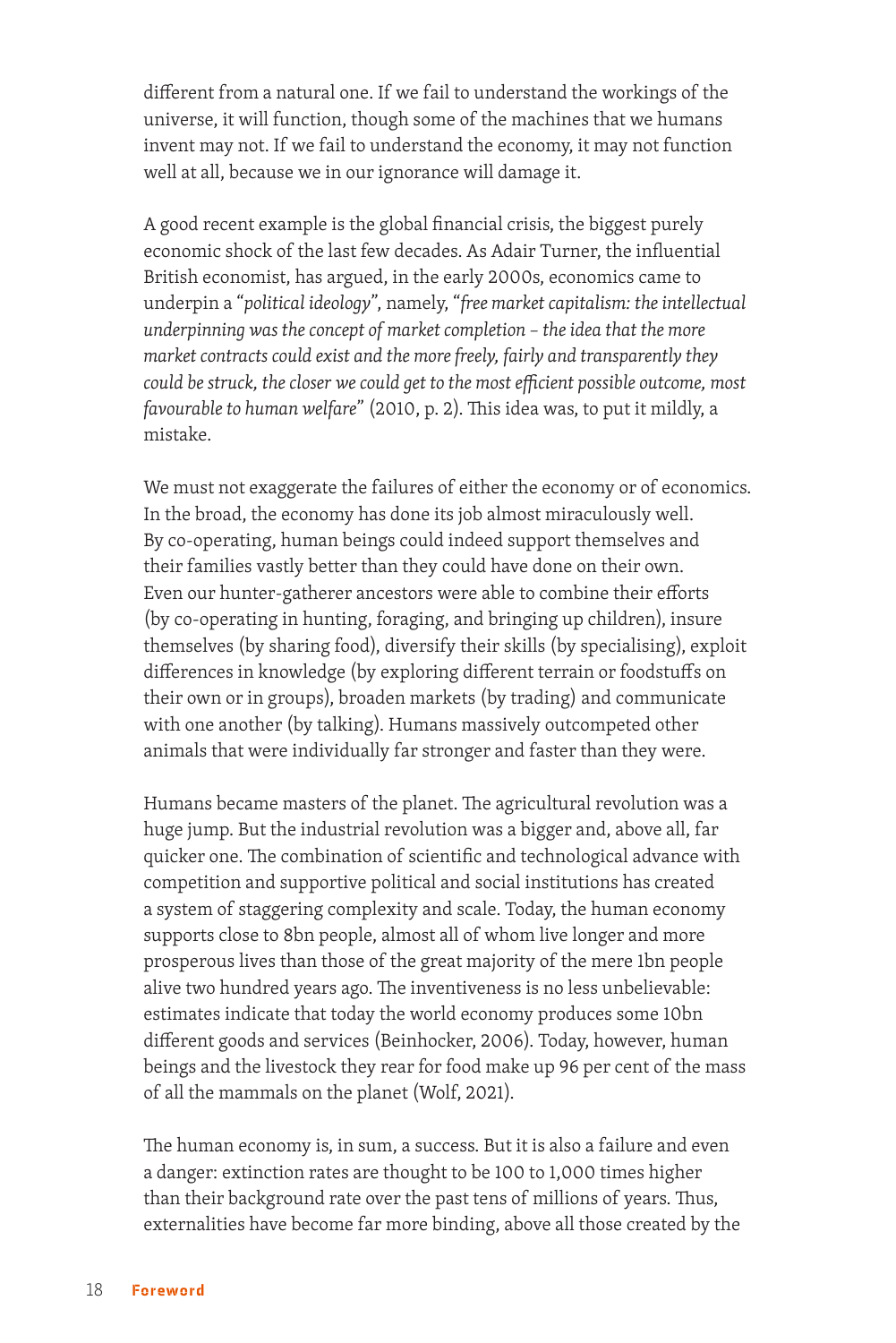global environment. Moreover, inequality is pervasive, within and across societies; the financial sector remains a source of instability; corporations are run for the benefit of narrow groups of insiders; monopoly seems to be a pervasive force; new technologies are upending social and political relationships; the media are spreading destructive lies; and the foundations of democracy are corroding.

Economics is itself part of the problem. This is partly because it leaves out so much that matters. It is also because what it assumes about humans is wrong. It does not merely assume "*homo economicus*", but, some would argue, encourages people to become one: selfish, competitive, and antisocial. This is debated (Girardi et al., 2021). Yet it is at the least clear that if everybody did behave as a rational self-seeker, civilised society, which relies on the unverified or unverifiable trustworthiness of one's fellows, would almost certainly collapse. *Homo economicus* really could not have created Denmark or any prosperous and highly co-operative society.

Economics is not only part of the problem, because of how it simplifies, but also because of what it leaves out. This is true even though it has developed in significant and helpful directions, to include imperfect competition, analyse asymmetric information, recognise endogenous growth, measure creative destruction, discuss multiple equilibria, distinguish happiness from income and analyse actual human behaviour. The discipline has indeed become more empirical and broader, while maintaining its core virtue of rigour. Yet even this is not enough. This book indicates how economics could become better still. It does so by reclaiming economics as the queen of social sciences, the subject that seeks to analyse *all* aspects of the most important thing humans do together, namely, co-operate, in order to deliver flourishing lives to as many people as possible.

If economics is to do this successfully it must embrace broader perspectives. It must be more aware of what it is trying to do and of the wider context in which the economy and economics operate. It must embrace breadth and complexity. The range of knowledge and abilities needed by economists is at the heart of the necessary transformation.

In a celebrated passage, John Maynard Keynes argued that *"the master economist must possess a rare combination of gifts. He must reach a high standard in several different directions and must combine talents not often found together.*